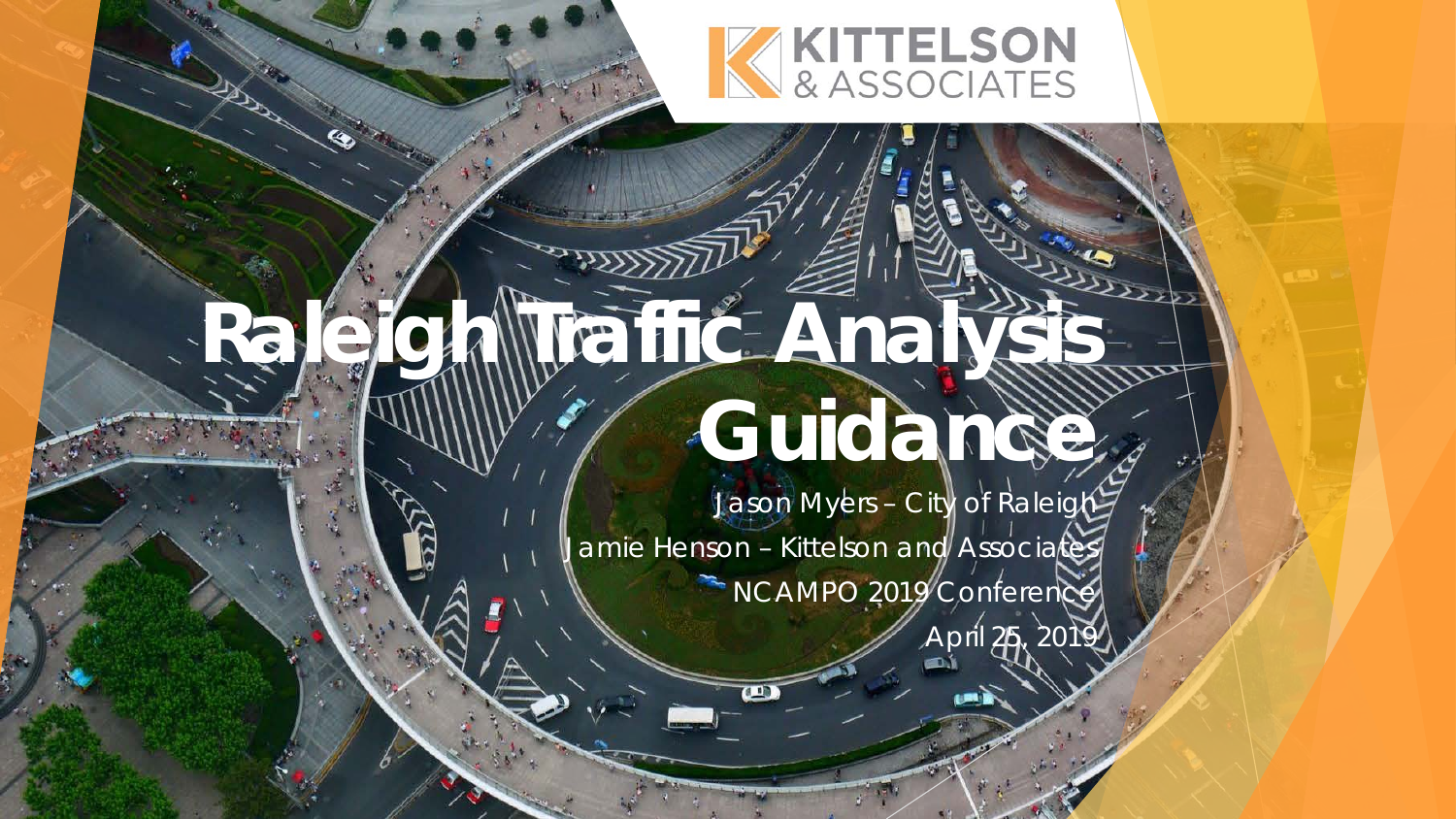# **Land Development in Raleigh**

- Raleigh has been and continues to grow
- Development had typically occurred at the edges of town
- **Larger developments have recently been advancing at the edges of** older, established neighborhoods

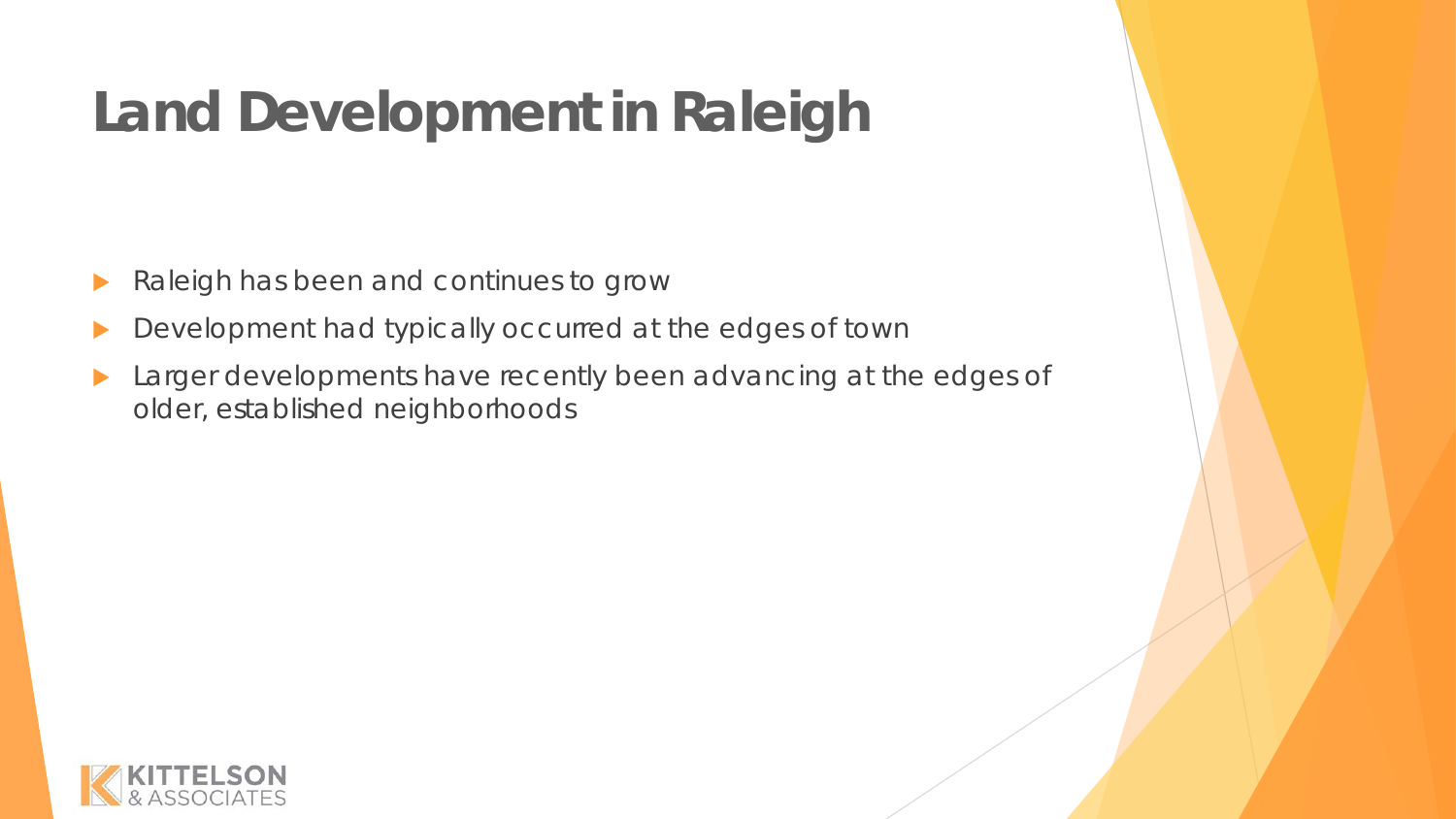# **Changing Transportation Conditions**

- Additional vehicle traffic in adjacent neighborhoods
- **Increased vehicle delay**
- Additional neighborhood parking demand

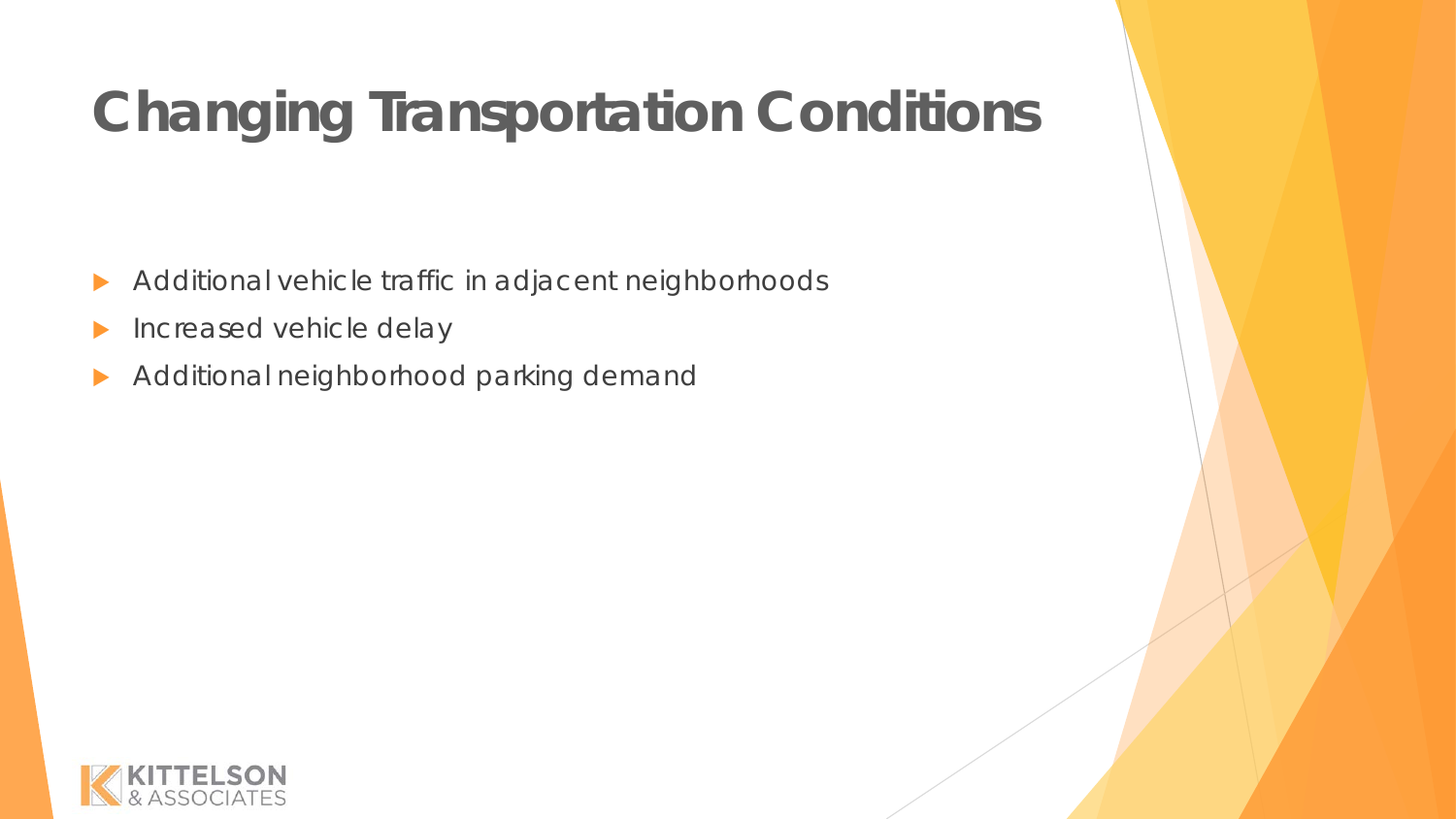# **Evolving Evaluation Needs**

- **Impact Assessment focused on vehicle delay**
- Needed to asses additional potential impacts
	- ▶ Vehicle travel on neighborhood streets
	- ▶ Vehicle parking on neighborhood streets
- $\blacktriangleright$  Needed to better articulate the review process

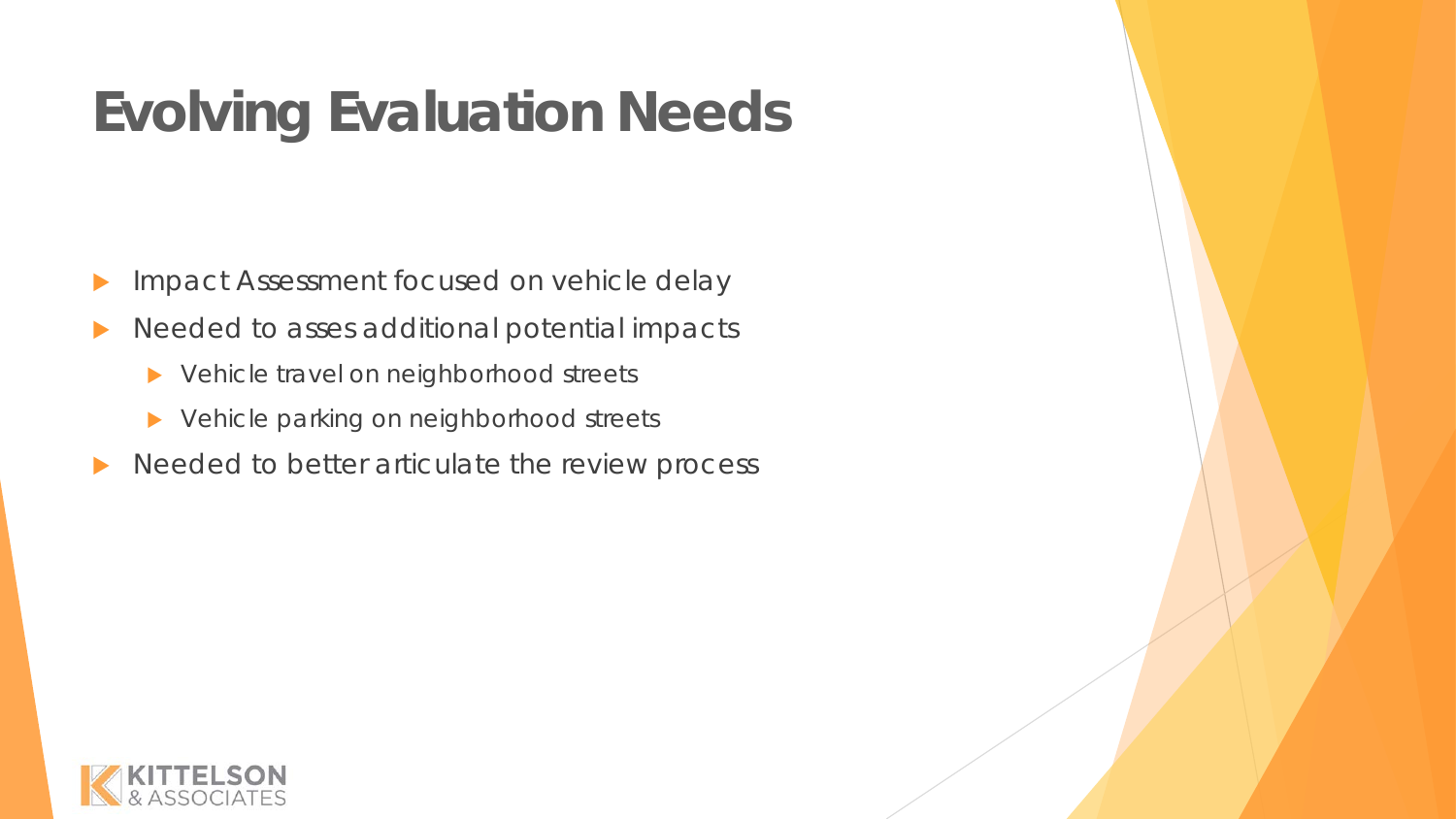## **Initiated a Review of Current Process**

- **IDENTIFIED PEER CITIES**
- Reviewed peer city documents and practice
- Met with a broad group of City staff

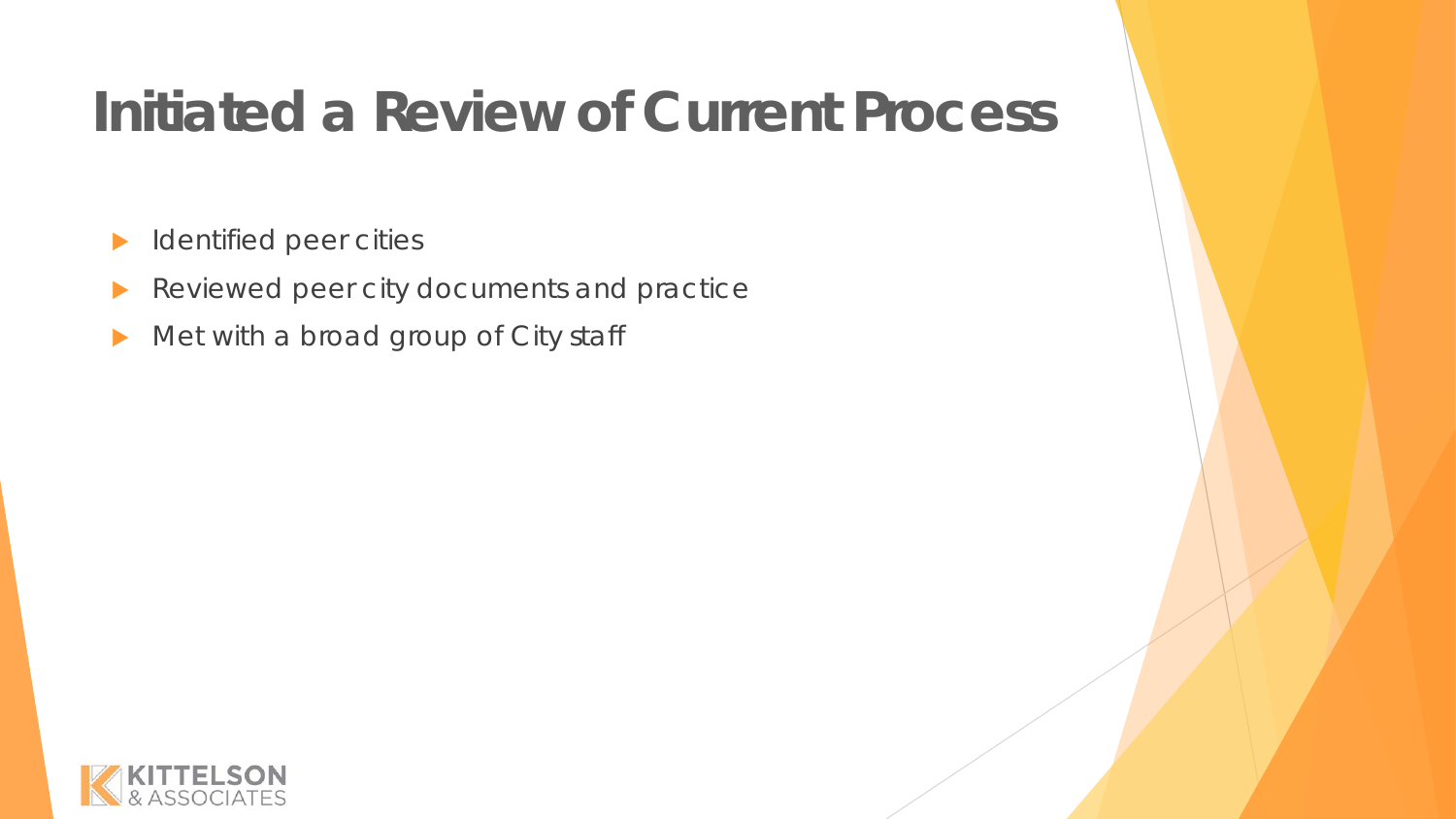#### **Focused on Relevant Peer Cities**

- ▶ Charlotte, NC
- Cary, NC
- Washington, DC
- **Nashville, TN**
- **Austin, TX**
- **Pasadena, CA**
- ▶ Portland, OR
- Salt Lake City, UT

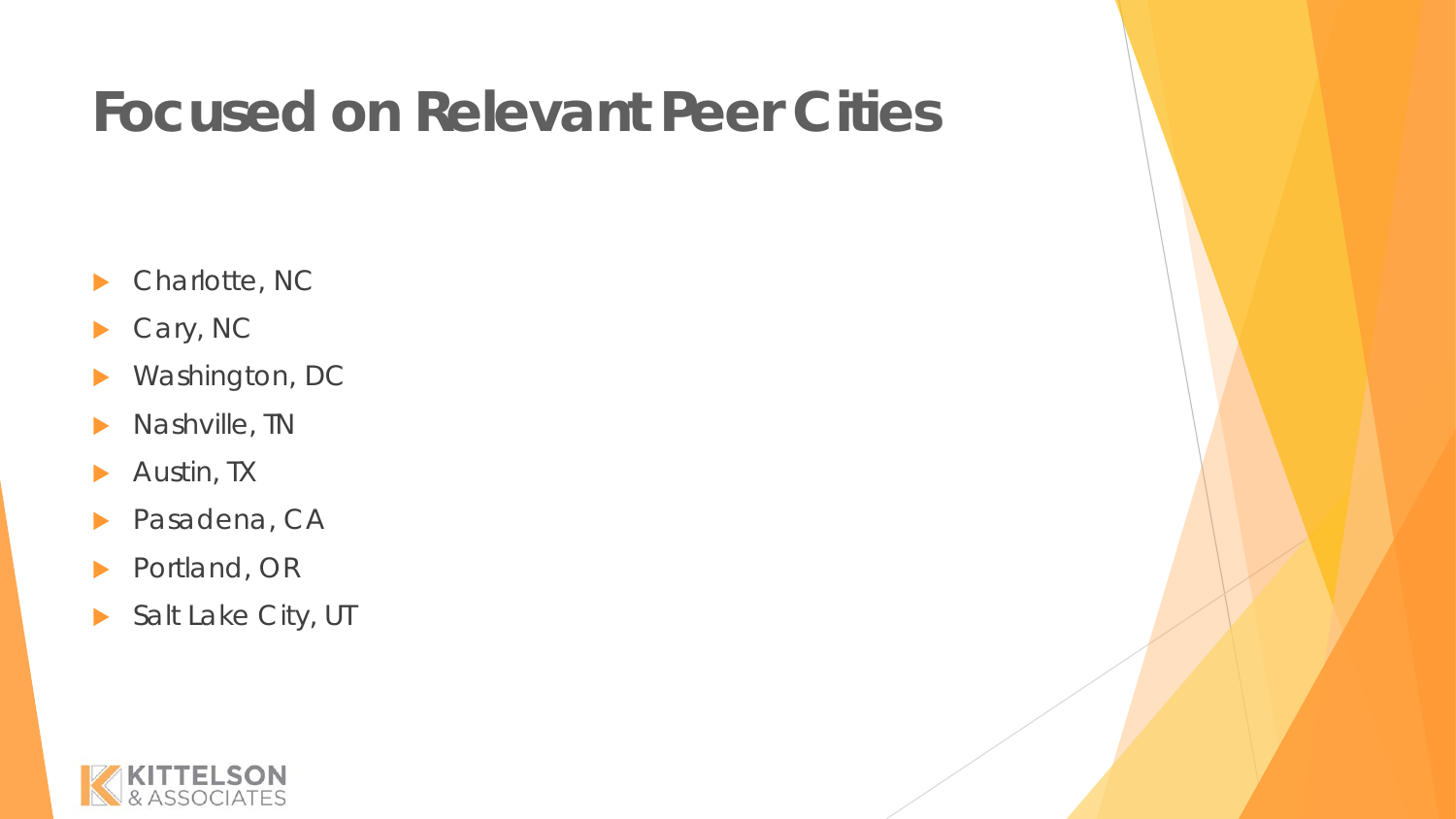# **Peer City Findings**

- Most Peer Cities are very similar to Raleigh
- Few cities assess potential impacts at the neighborhood level
- Peer cities often have long term staff focused on development
- $\blacktriangleright$  The most advanced cites have well defined processes that consider impacts broadly

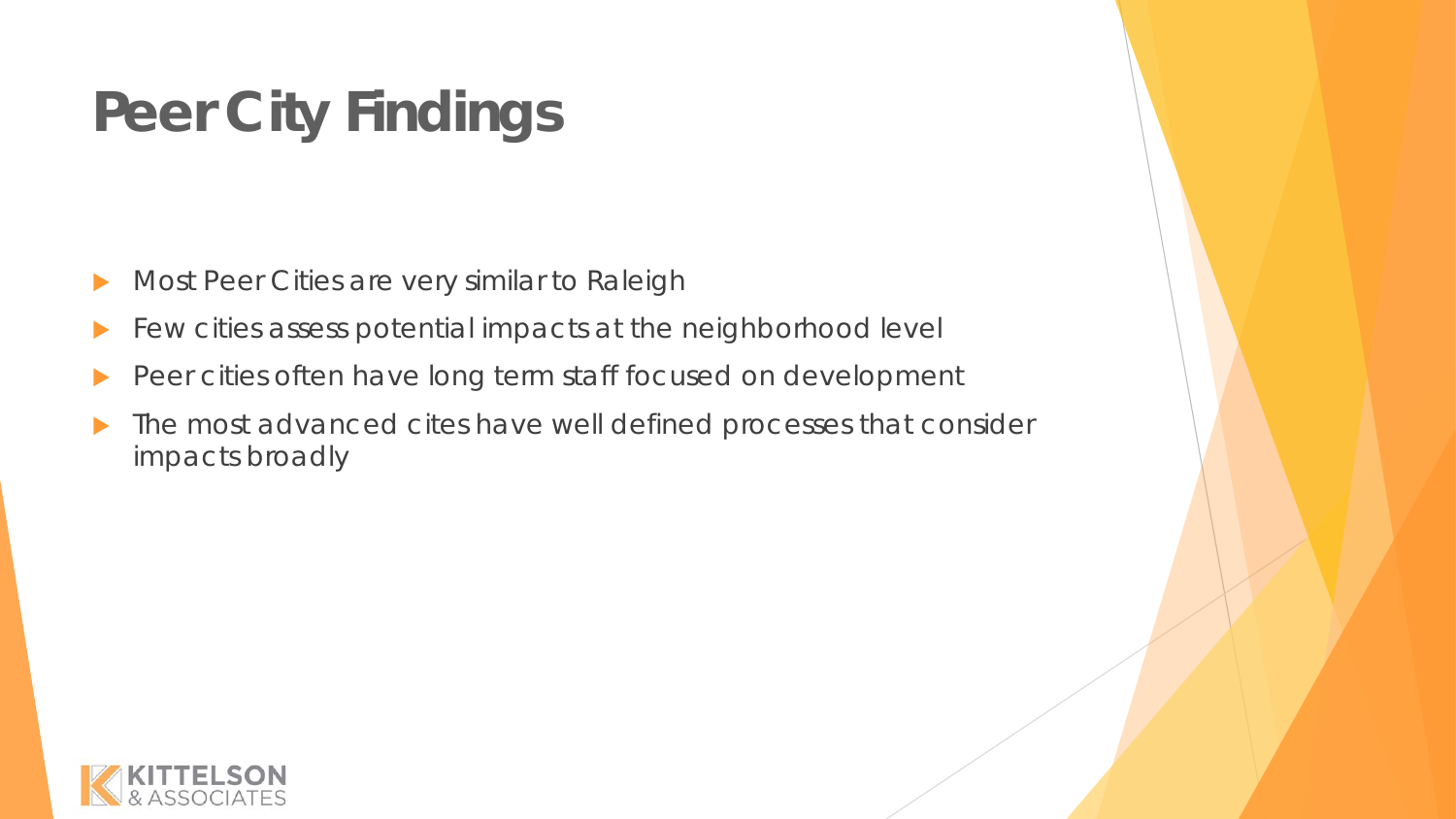# **Suggestion Groups**

- Stakehoder Team and Code Updates
- Neighborhood and Multimodal evaluation
- **Process Updates**
- Improve Quality and Transparency in the Process
- Internal Coordination and Staffing

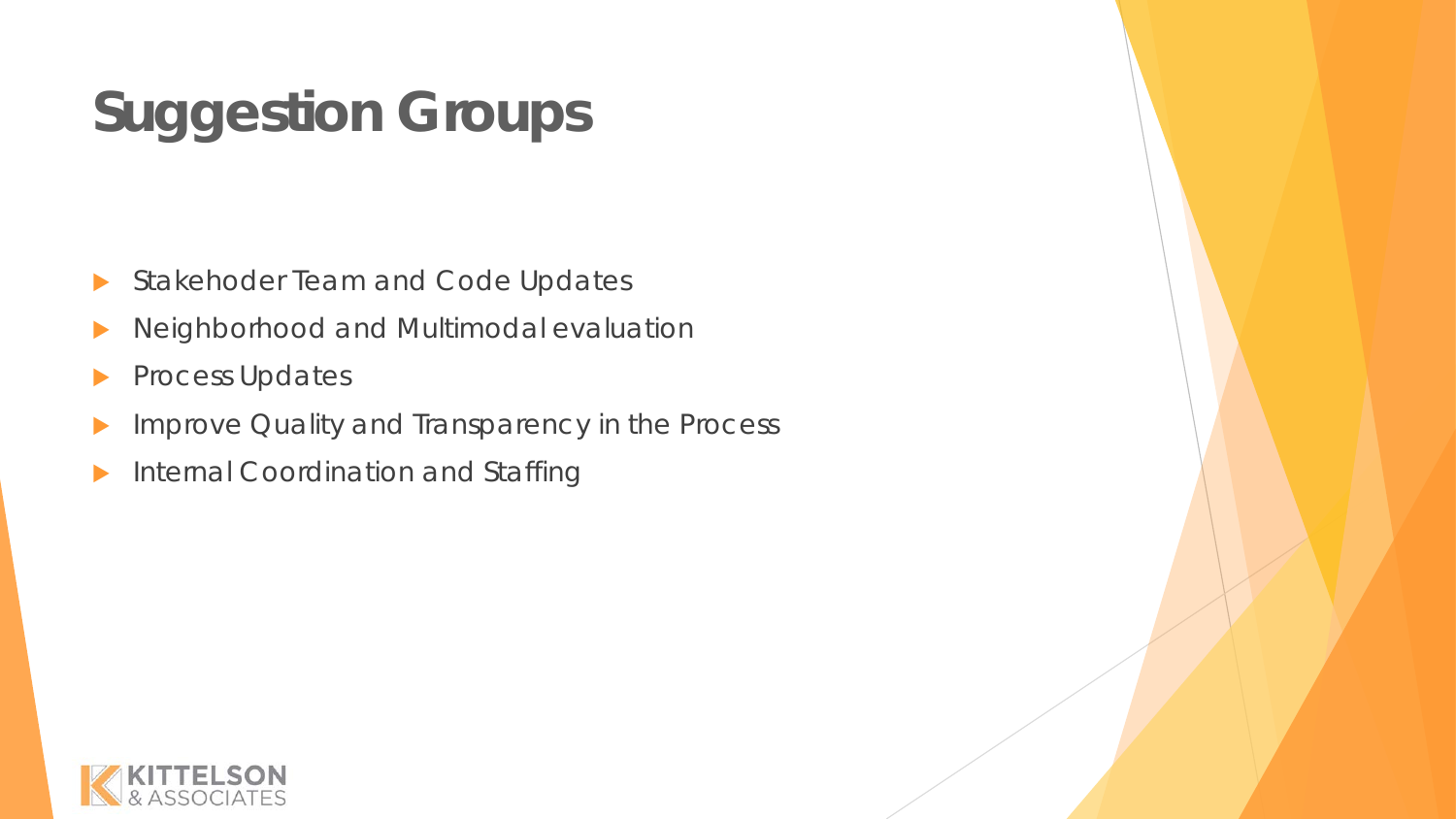#### **Internal Collaboration**

- **Build a broad based internal Agency team**
- Use internal working groups to advance process enhancements

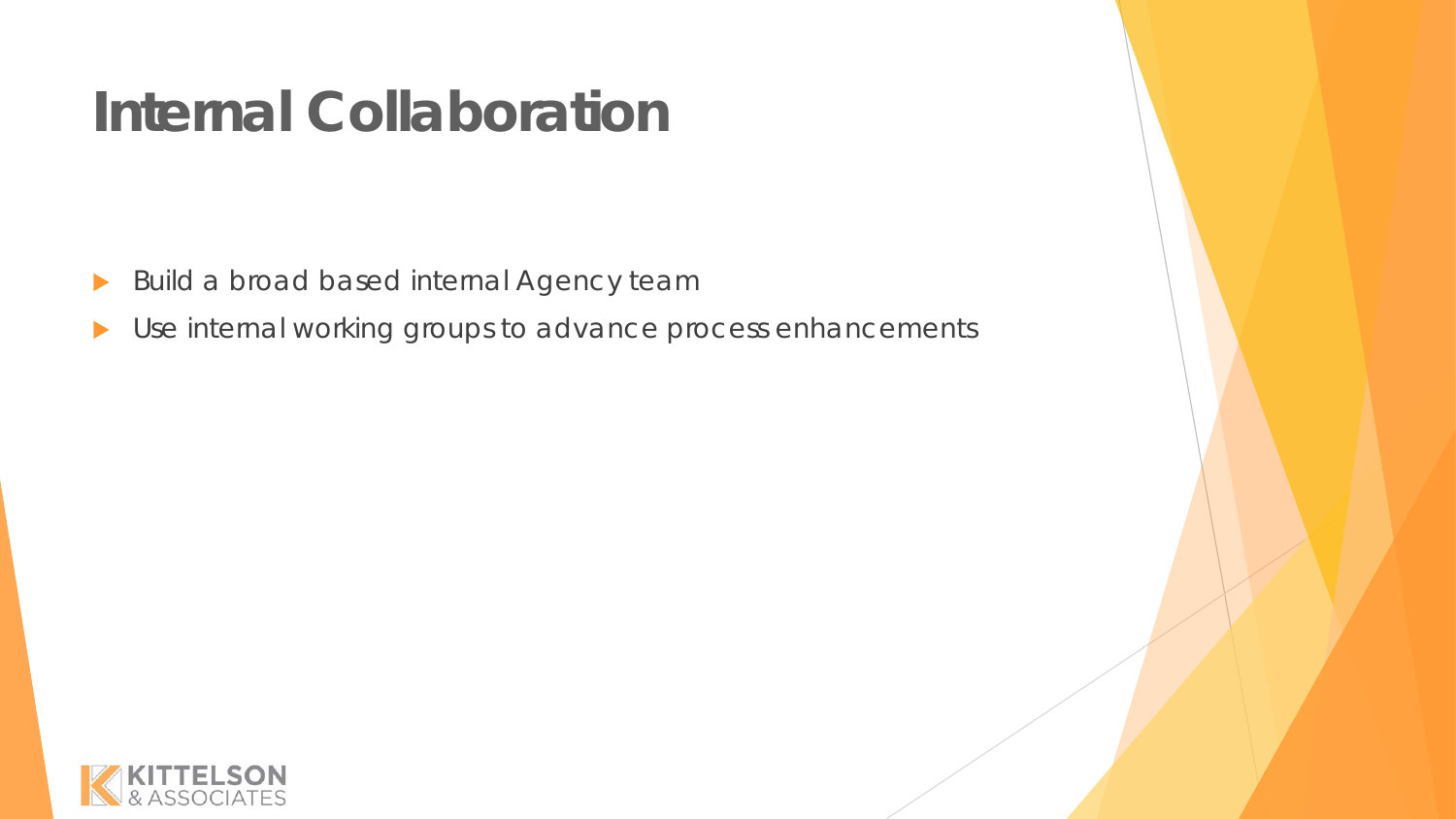#### **Process Enhancements**

- **Nork toward performing traffic analysis later in the process**
- **Create process documents that clearly explain the process**
- Explain the process to the public

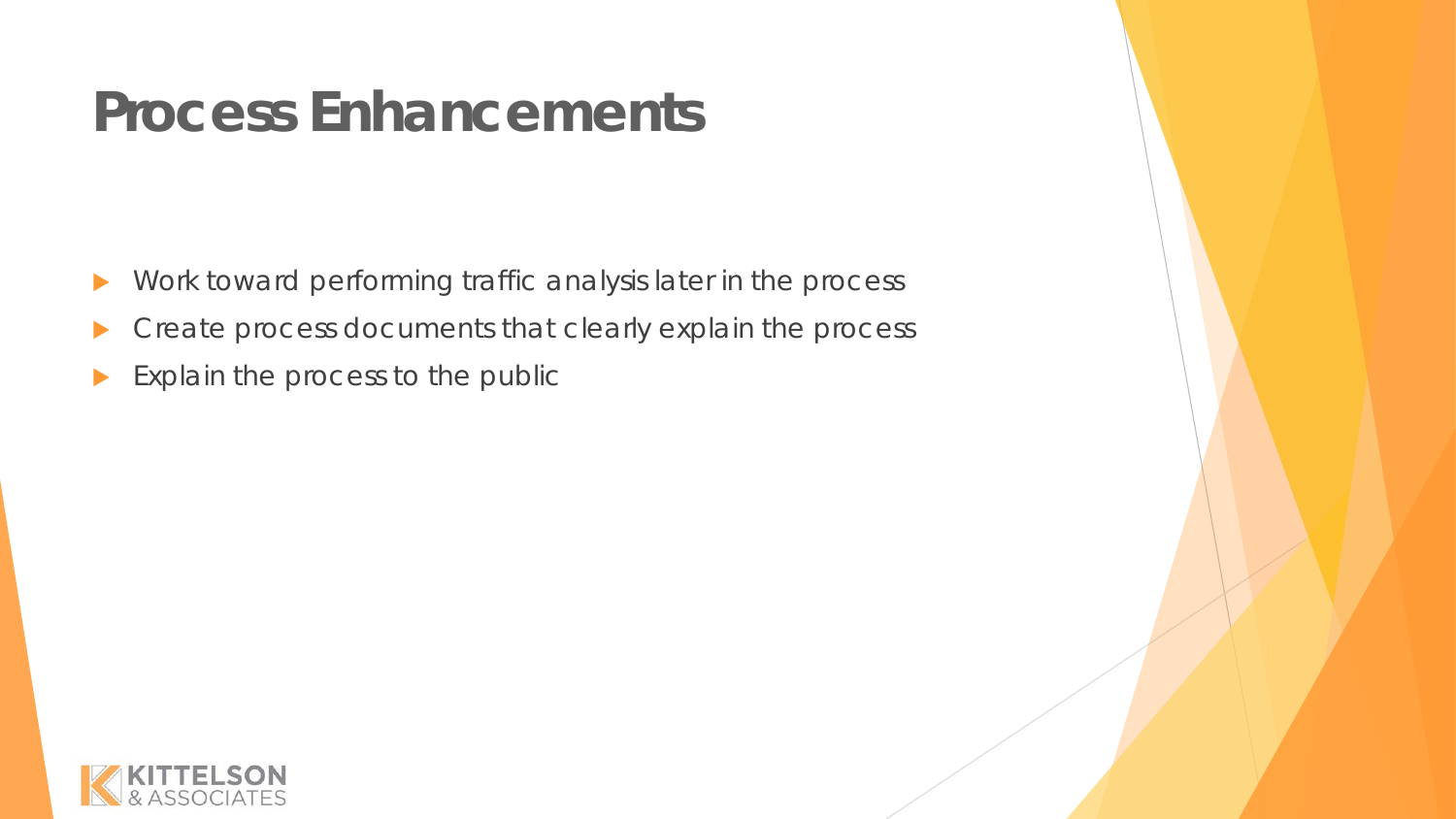## **Analysis Scope Enhancements**

- Add multimodal metrics to the impact assessment
- Assess neighborhood parking in the impact assessment
- Assess neighborhood street in the impact assessment

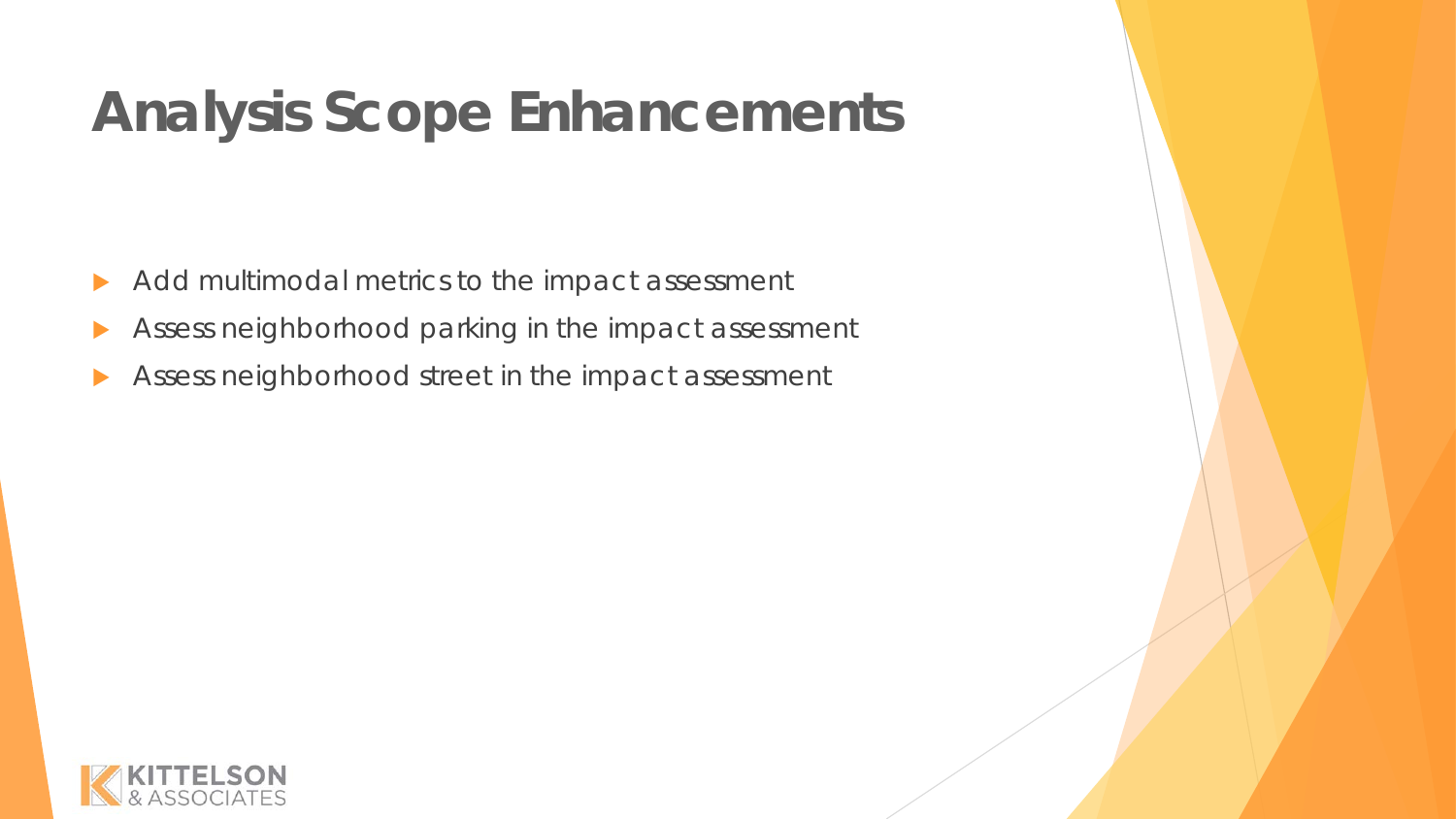# **Enhance Guiding Documents**

- ▶ Create a detailed Scoping Form
- Create a Procedures Manual to guide internal review process
- Update Streets Manual to address potential neighborhood impacts
- Where necessary advance code adjustments

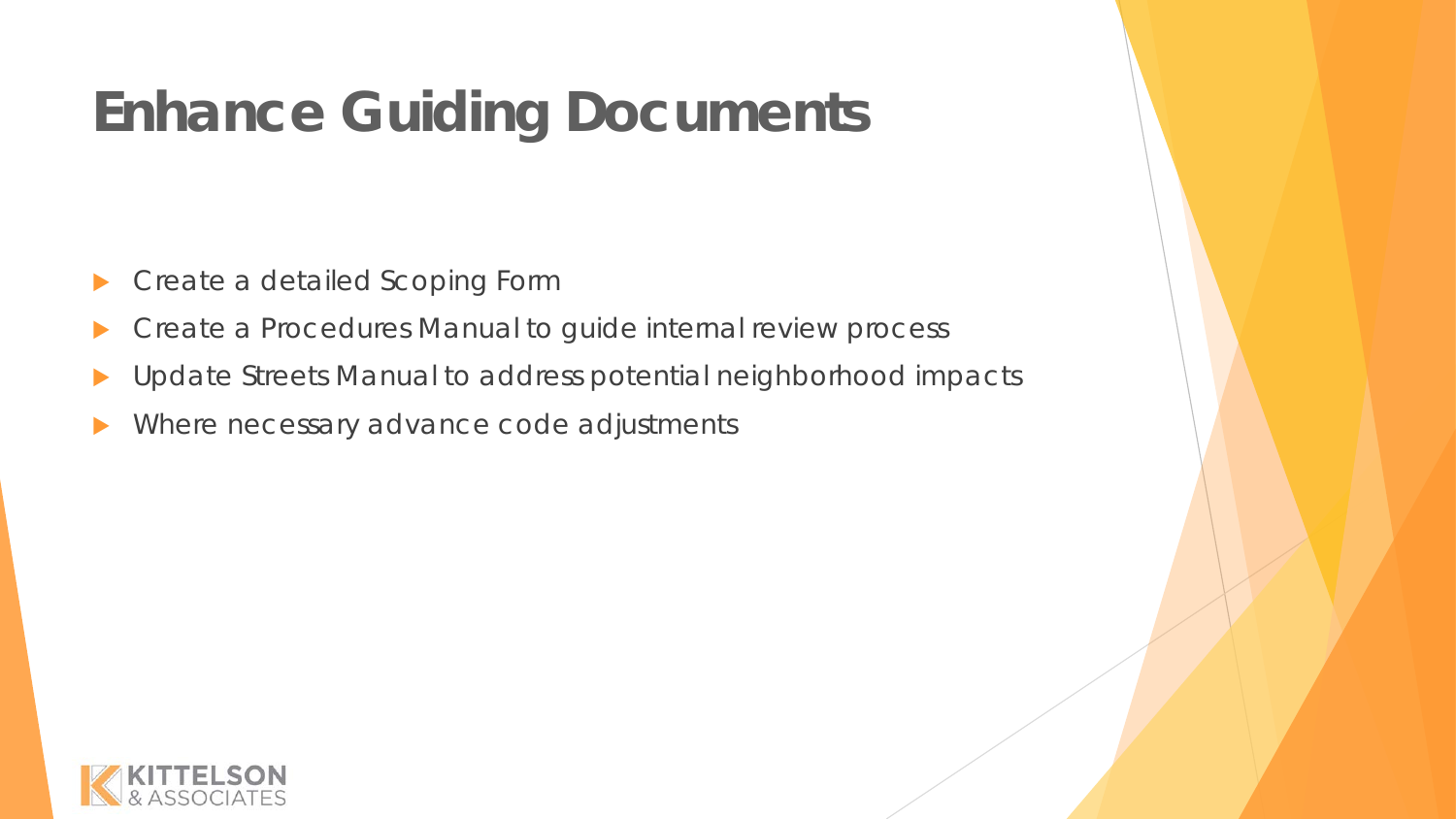#### **Progress Made**

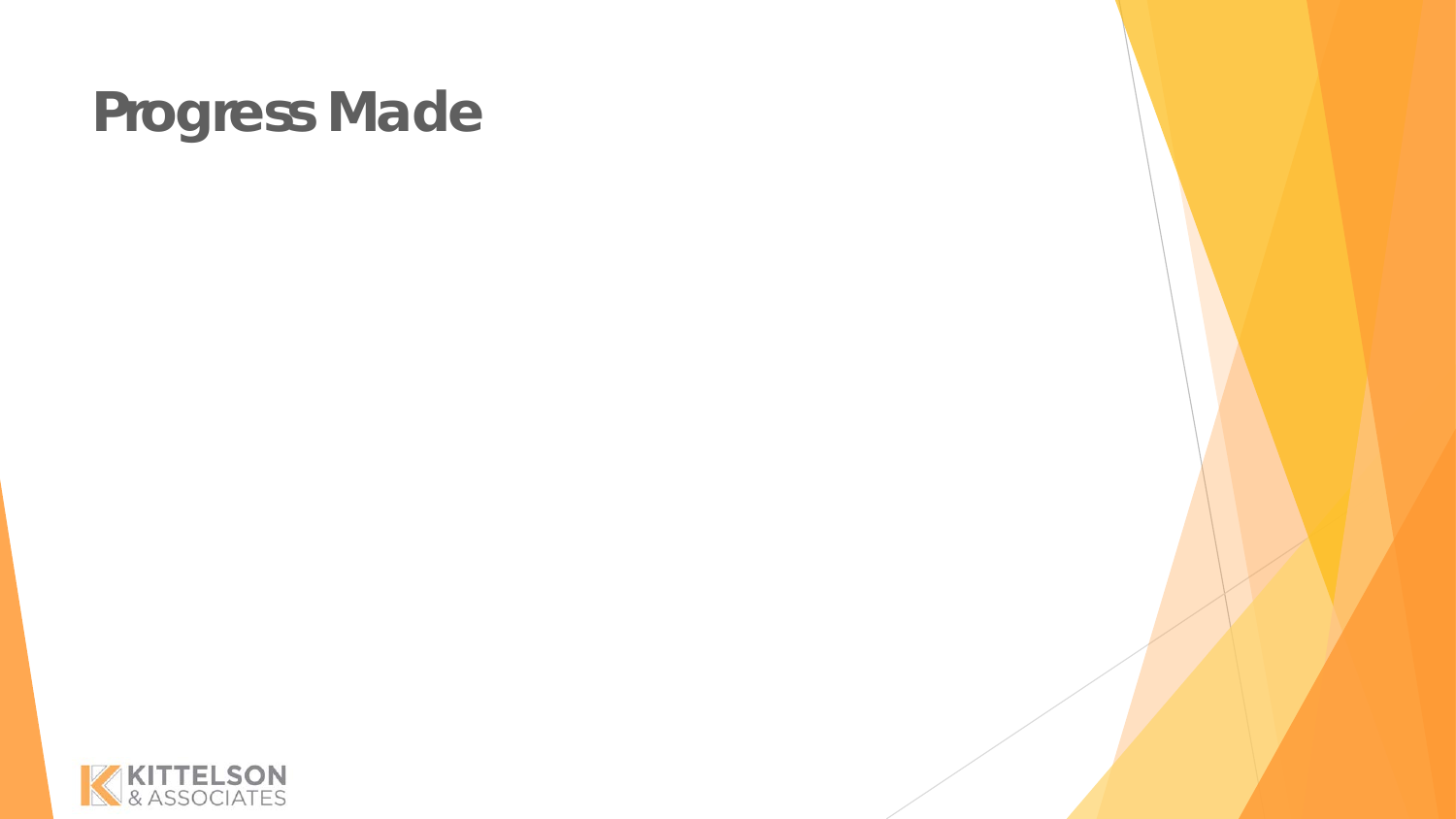## **Roadblocks and Challenges**

- **Development is focused on more difficult sites**
- **Focusing the message for decision makers**
- Making time to focus on the next steps

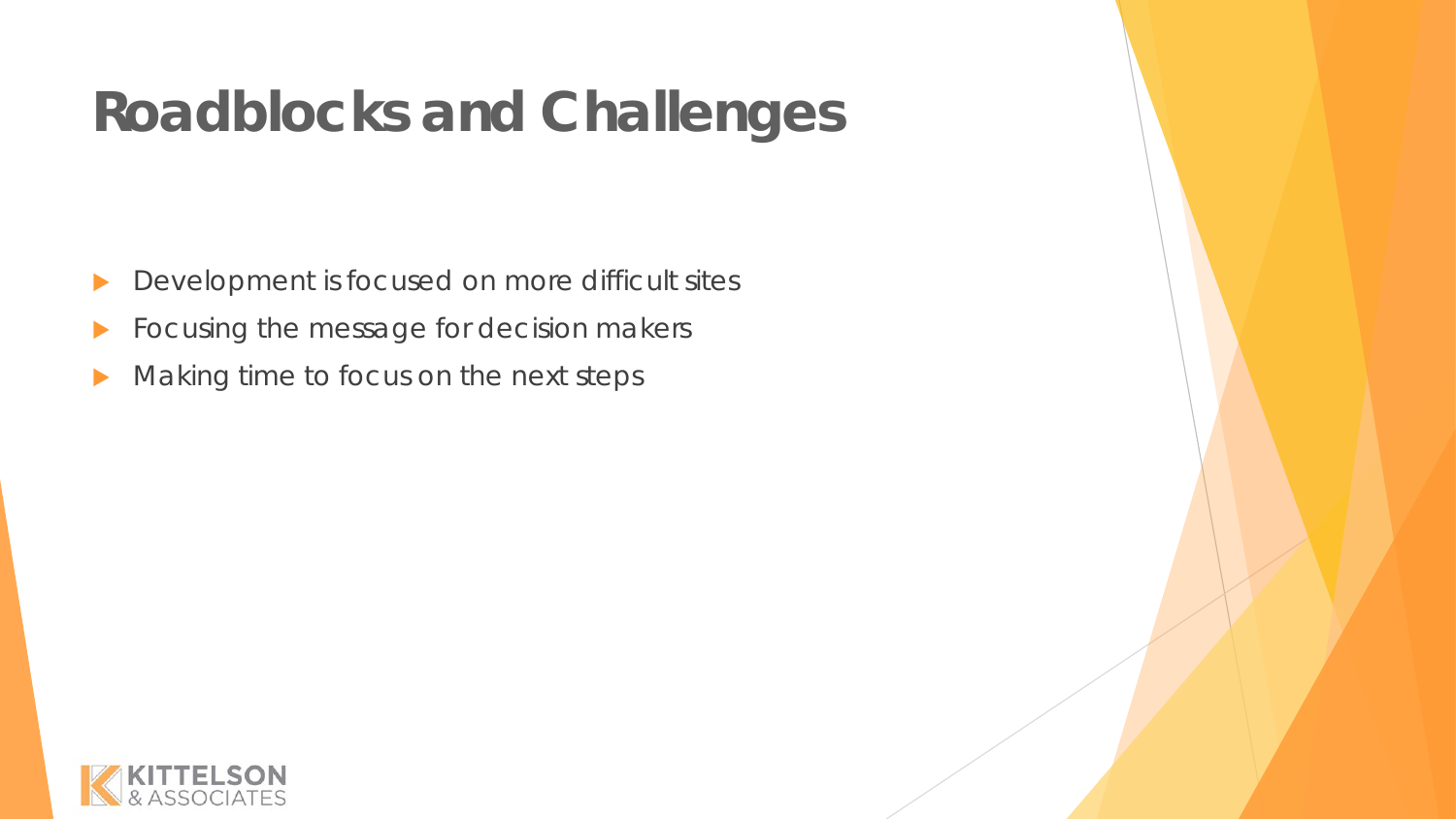## **Accomplishments**

Dependence the Scoping Form

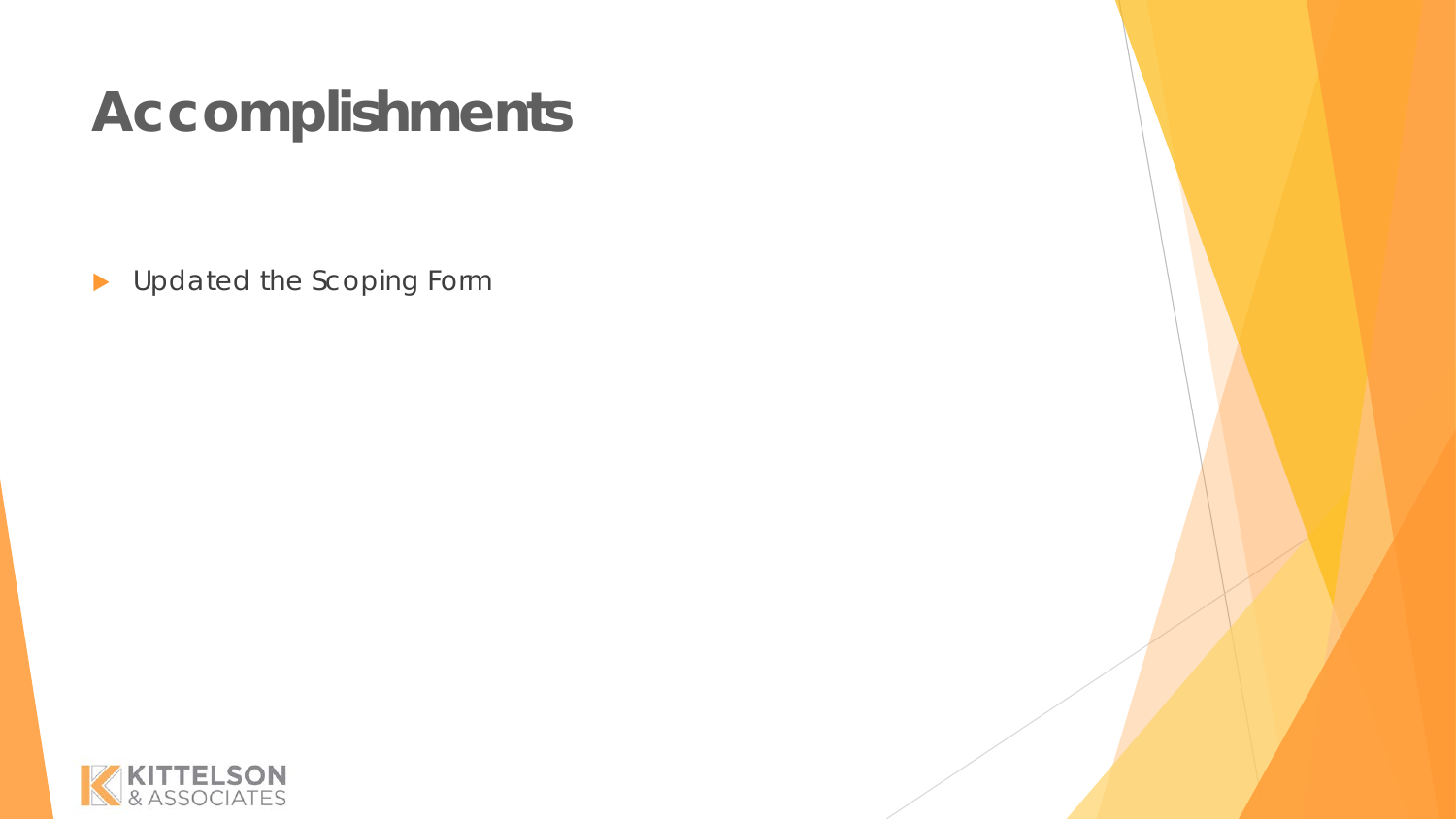## **Outlook and Next Steps**

▶ Create a Procedures Manual